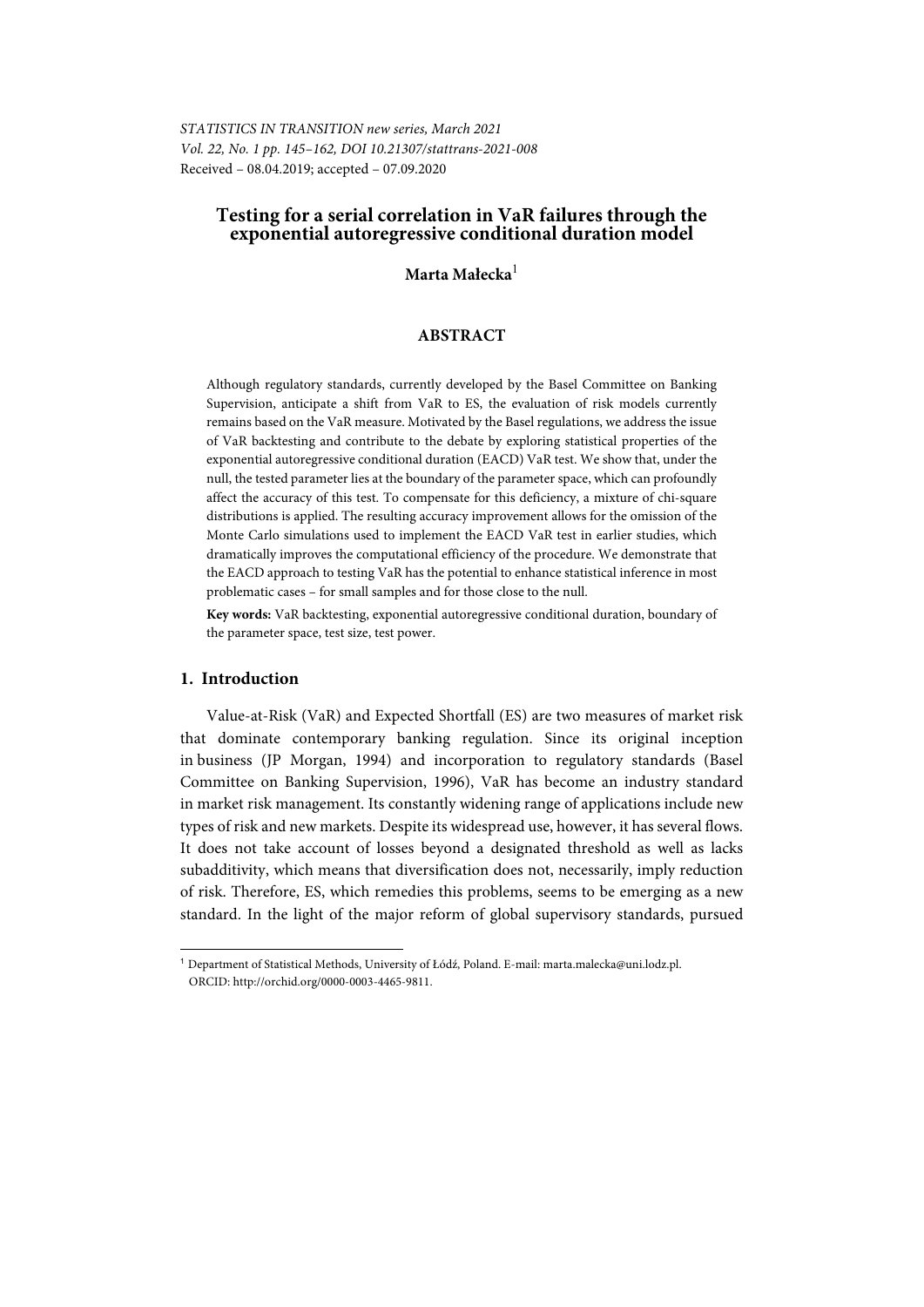by the Basel Committee since 2012 (Basel Committee on Banking Supervision, 2012- 2017), ES is recommended for reporting exposures to market risk. Nevertheless, ES fails to satisfy a different mathematical principle – elicitability. Although this criterion has been shown to be erroneously deemed essential to backtesting (Gneiting, 2011), the question about ES-based statistical tests remains open (Acerbi and Szekely, 2014, Chen, 2014, Fissler and Ziegel, 2015, Fissler et al., 2016). No consensus on relevant procedures has yet been reached, either in academic studies or in business practice. Therefore, evaluation of risk models still relies on VaR. In an attempt to include most extreme losses, the regulator has recommended testing VaR on two low coverage levels – 1% and 2.5%. These Basel regulations motivate academics to review, develop and enhance statistical methods of backtesting VaR.

VaR backtesting procedures commonly refer to two criteria: the postulate of unconditional coverage, which treats the overall fraction of VaR violations, and the postulate of conditional coverage, which addresses their serial dependence. Perhaps of greater practical importance is detecting serial correlation of VaR failures, for their clustering may result in a series of catastrophic losses occurring one by one. This, in turn, seriously increases the risk of bankruptcy of a financial institution. The Markov test, which embeds the iid Bernoulli hypothesis within a binary first-order Markov chain and utilizes the likelihood ratio framework, has become the industry standard for testing the conditional coverage property (Christoffersen, 1998). This standard test, however, has been shown to exhibit unsatisfactory power (Lopez, 1999, Christoffersen and Pelletier, 2004, Berkowitz et al., 2011, Pajhede, 2017), which boosted the debate on other possibilities of testing VaR conditional coverage. Among other directions, like spectral tests (Berkowitz et al., 2011, Gordy and McNeil, 2018) or multi-level tests (Berkowitz, 2001, Hurlin and Tokpavi, 2007, Colletaz et al., 2013, Leccadito, Boffelli and Urga, 2014, Wied, Wei and Ziggel, 2016, Kratz et al. 2018), the duration-based approach attracted much attention in the scientific community (Christoffersen and Pelletier, 2004, Candelon et al. 2011, Pelletier and Wei, 2016). In the duration-based framework the sequence of VaR violations is transformed into the duration series. The idea behind this approach follows from the observation that the time that has passed since a VaR violation (hit) should not contain any information about further duration of the no-hit sequence. This implies the memory-free property of the duration series. Within discrete distributions, this property characterizes the geometric distribution (Berkowitz et al., 2011), while the only memory-free continuous distribution is the exponential distribution. To test VaR by means of the exponential distribution it has been proposed to nest the memory free null in the exponential autoregressive conditional model (EACD model, Engle and Russel, 1998). The EACD VaR test has been shown to compare favourably, in terms of its power, to other duration-based tests like the Weibull of the gamma test, especially for small sample sizes (Christoffersen and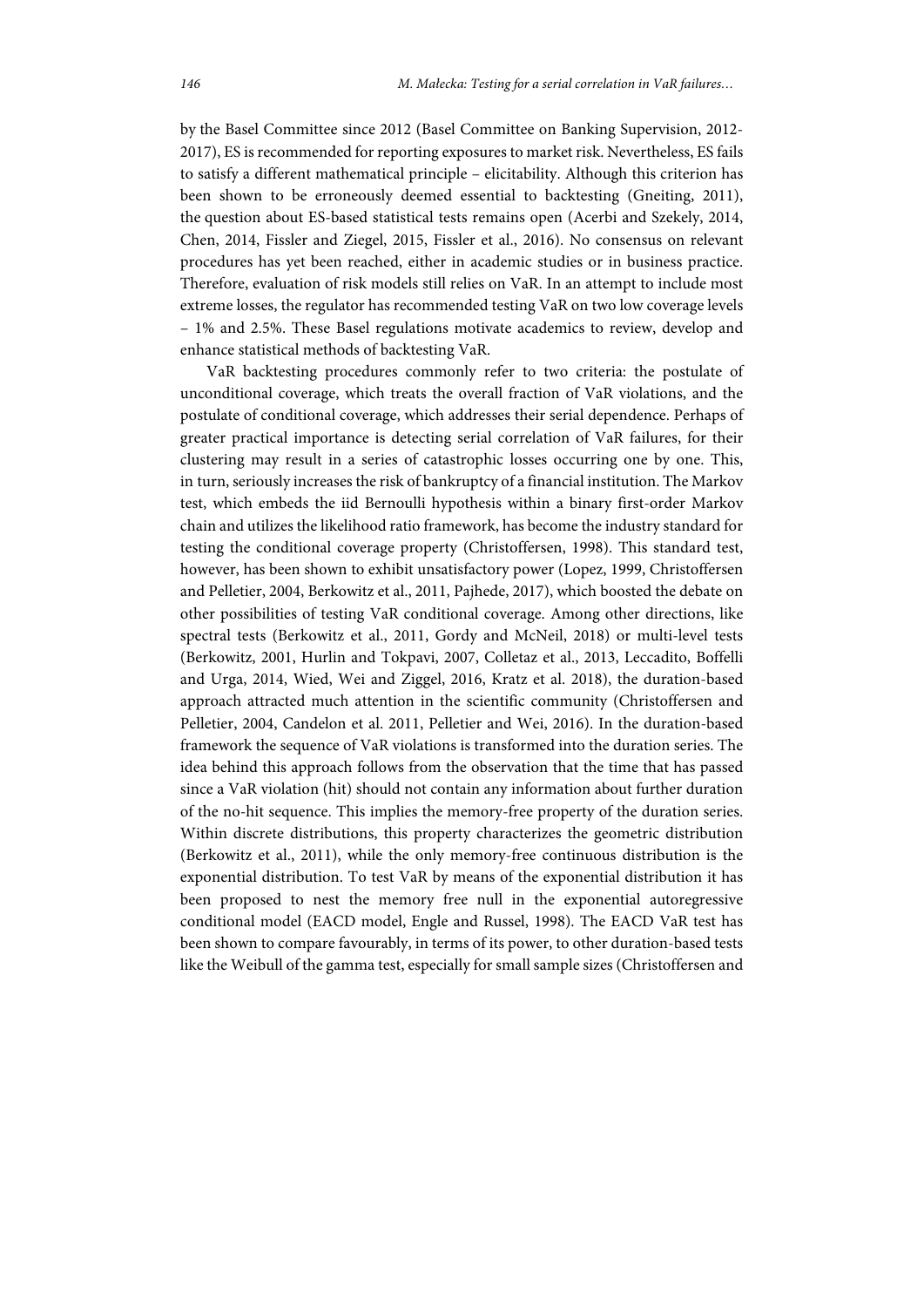Pelletier, 2004, Małecka, 2018). This test, however, suffers from significant size distortions, which means that the asymptotic distribution does not guarantee the correct test level. To make up for this deficiency it has been proposed to use the Monte Carlo method to simulate the null distribution of the test statistic (Christoffersen and Pelletier, 2004). The Monte Carlo approach, however, while ensuring the correct test level, impedes practical implementation of the procedure.

Our work addresses applicability of the exponential autoregressive conditional model to testing for serial correlation in VaR failure series. The goals of the paper are twofold: firstly, we seek to handle the problem of EACD test size distortions without resorting to the use of Monte Carlo simulations and secondly we investigate its power in relation to the standard VaR backtesting procedure. To avoid p-value computation through simulations, we study the asymptotic properties of the test statistic. Exploiting the fact that, in the VaR testing framework, the null value of the parameter vector lies exactly at the boundary of the parameter space, we show that the test statistic does not converge to the standard likelihood ratio (LR) limiting distribution. Using results on asymptotic LR properties under non-regular conditions (Self and Liang, 1987), we suggest p-value computation from the mixture of two chi-square distributions. We experimentally demonstrate the size improvement obtained by the proposed approach.

Given improved accuracy of the EACD VaR test, we investigate its power properties. To mimic a typical VaR failure correlation scheme, we adopt a GARCH model. The comparative evaluation of the EACD test power is conducted in relation to the Markov procedure, which has, so far, won widest recognition in the industry. We indicate cases where the EACD approach allows for power gains, which gives guidance as to practical application of the examined procedures.

Our study is based on earlier works by Christoffersen and Pelletier (2004) and Małecka (2018). The results of Christoffersen and Pelletier are improved by using asymptotic LR properties under non-regular conditions and implementing the EACD VaR test with the limiting mixture distribution. Since this replaces Monte Carlo simulations, our approach improves computational effectiveness of the procedure and facilitates its practical implementation. The results of Christoffersen and Pelletier are also improved by replacing the historical simulation model in the power study with the GARCH-model-based experiment. In this way we obtain the realistic setting, which mimics the volatility clustering of real financial data. In this experiment the serial correlation of VaR failures, as in reality, results from the volatility clustering of the portfolio returns. The volatility clustering is measured by the correlation coefficient of the squared returns, which, in the model we use, can be calculated analytically. Therefore, we are able to study the power of the test as a function of a controlled parameter of the return distribution, which is not attainable with the historical simulation experiment.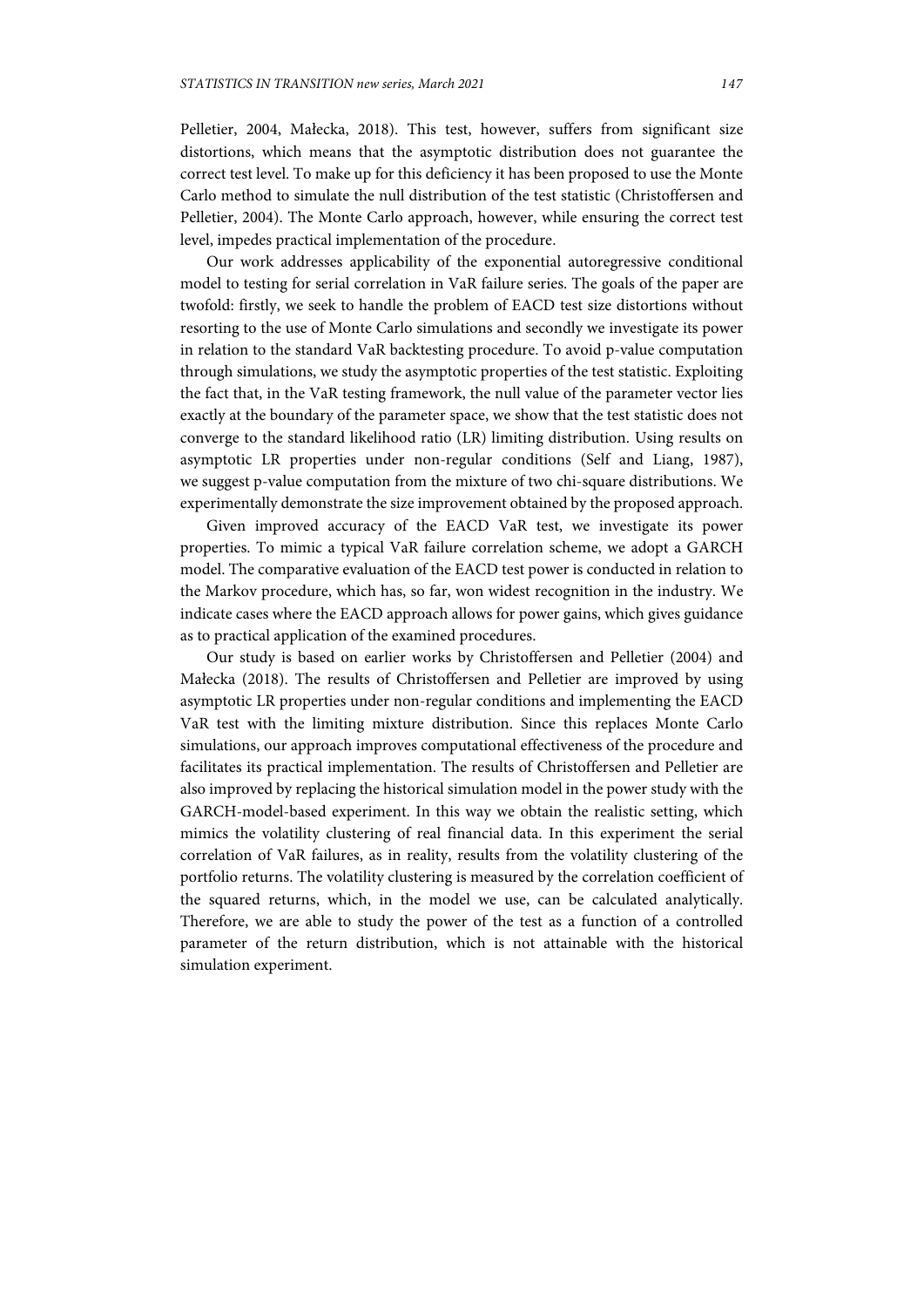We extend the study by Małecka (2018) with respect to the contemporary international regulations in banking supervision. In addition to the typical 5% VaR, we include evaluation of test properties for two lower VaR coverage levels, indicated in the Basel rules. We discuss test accuracy in the context of the coverage level. We also extend the earlier study by depicting powers of the test as a function of volatility clustering. The shapes of the functions, compared to the power function of the standard Markov test, indicate cases where the EACD approach allows for more effective detection of incorrect risk models.

The paper proceeds as follows. Section 2 introduces the notation and presents the duration-based approach to VaR backtesting in relation to the standard Markov procedure. It shows the applicability of the EACD model to testing VaR and discusses the asymptotic distribution of the test statistic. Section 3 provides the study of test properties. Firstly, it details the design of the Monte Carlo experiment, showing a way to control volatility clustering. Secondly, it addresses test accuracy and presents improvements obtained by the use of the asymptotic mixture distribution. Finally, it gives comparative evaluation of test power in relation to the Markov test. The final section summarizes and concludes.

#### **2. Testing VaR Conditional Coverage: EACD vs. Markov-Chain Approach**

Let  $\{R_{t}\}\$ be the asset or portfolio return process, for which VaR at time t, at the level of tolerance  $p$ , is defined as the  $p$  – quantile of the relevant return distribution:

$$
P(R_t < VaR_t(p)) = p, \ t = 1,...,T.
$$
 (1)

Then, the VaR evaluation framework is based on the stochastic process of VaR failures:

$$
I_{t} = \begin{cases} 1, & R_{t} < VaR_{t}(p) \\ 0, & R_{t} \ge VaR_{t}(p) \end{cases}
$$
 (2)

whose realization is referred to as a hit sequence.

The standard Christoffersen's (1998) Markov test of VaR failure independence uses the framework of the binary Markov chain with the transition matrix:

$$
\begin{bmatrix} \pi_{00} & \pi_{01} \\ \pi_{10} & \pi_{11} \end{bmatrix}, \tag{3}
$$

where  $\pi_{ij}$  denotes the probability of a single-step transition from state *i* to state *j*,  $i, j \in \{0,1\}$ . The null hypothesis of equal transition probabilities  $H_0: \pi_{01} = \pi_{11}$  implies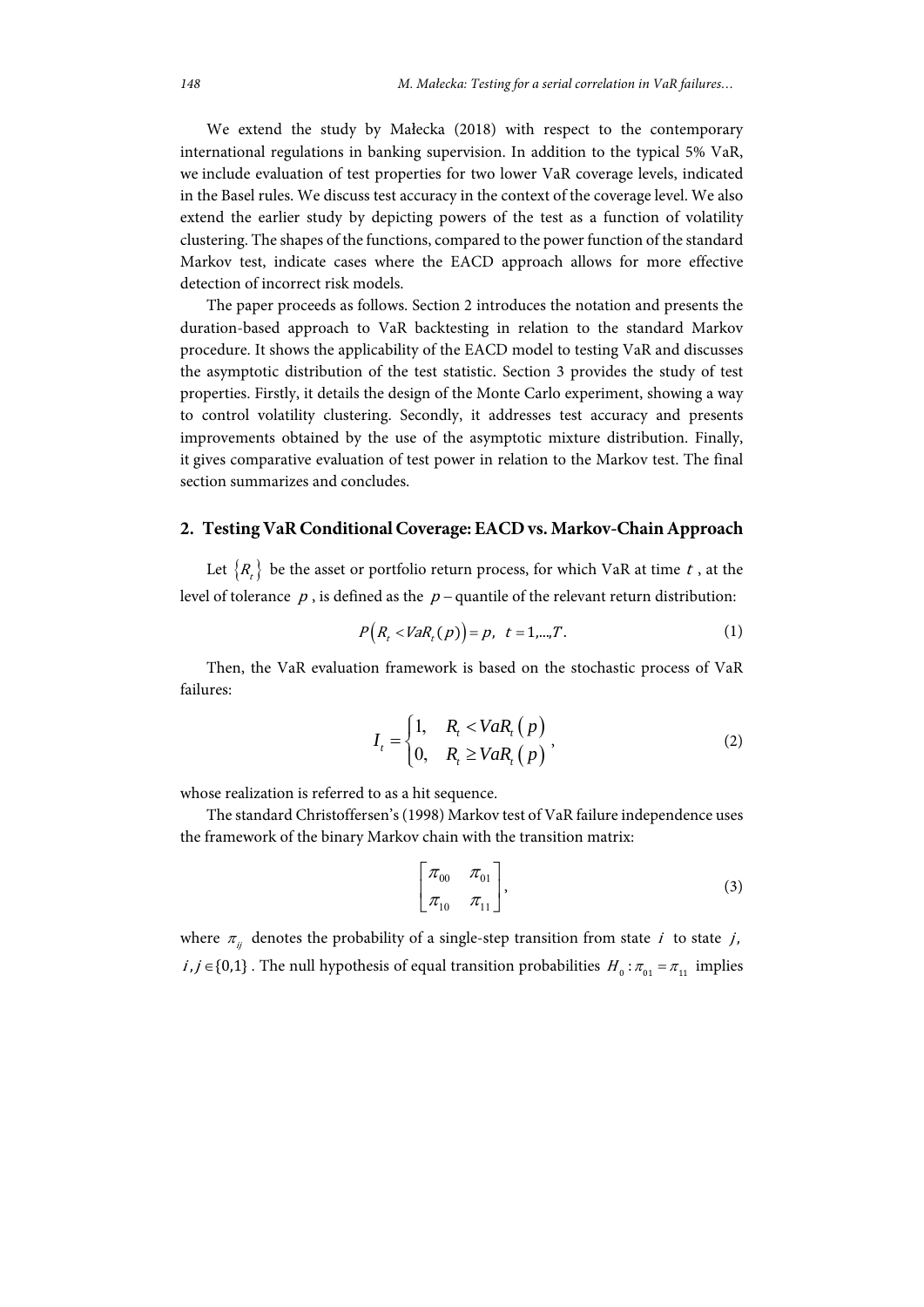the iid Bernoulli process with probability of VaR violence  $\pi_1 = \pi_{01} = \pi_{11}$ . To verify the above parameter restriction it has been proposed to use the likelihood ratio statistics:

$$
LR_{ind} = -2\log \frac{\hat{\pi}_1^{t_1}(1-\hat{\pi}_1)^{t_0}}{\hat{\pi}_{01}^{t_01}(1-\hat{\pi}_{01})^{t_00}\hat{\pi}_{11}^{t_11}(1-\hat{\pi}_{11})^{t_{10}}} \sim_{as} \chi^2_{(1)},
$$
\n
$$
\tag{4}
$$

where 
$$
\hat{\pi}_1 = \frac{t_1}{t_0 + t_1}
$$
,  $t_0$  is the number of non-exceptions,  $t_1$  – the number of exceptions,  
 $\hat{\pi}_{01} = \frac{t_{01}}{t_0}$ ,  $\hat{\pi}_{11} = \frac{t_{11}}{t_1}$  and  $t_{ij}$  – the number of transitions form state *i* to state *j*.

The construction of the Markov test implies that it only allows for detecting cases where the hit sequence follows a simple first-order Markov chain. A duration-based approach was proposed as means to capture more general forms of dependence. The duration-based tests use the transformation of the underlying  $\{I_k\}$  process into the duration series  ${V}$  defined as:

$$
V_i = t_i - t_{i-1},\tag{5}
$$

where  $t_i$  denotes the time of the *i*-th VaR violation. The independence of the  $\{I_t\}$ process implies that the time that has passed since a VaR violation (hit) should not contain any information about the further duration of the no-hit sequence. This memory-free property of the duration series motivates the use of the exponential distribution. In the exponential autoregressive conditional test the memory free null is tested against the alternative of the exponential process with a conditional mean. Exploiting the fact that the serially dependent hit sequence is likely to produce an excessive number of relatively short no-hit durations and relatively long no-hit durations, the test checks the autoregression coefficient of the conditional mean of the duration. The EACD approach utilizes the regression of the form:

$$
E_{i-1}(V_i) = a + bV_{i-1}
$$
 (6)

(Engle and Russel, 1998). It assumes the exponential distribution, which gives the following conditional pdf function of the duration  $V_i$ :

$$
f_{EACD}(v_i) = \frac{1}{a + bv_{i-1}} e^{-\frac{v_i}{a + bv_{i-1}}}.
$$
 (7)

Under the null hypothesis  $H_0: b = 0$  the conditional distribution becomes the exponential distribution with a constant mean.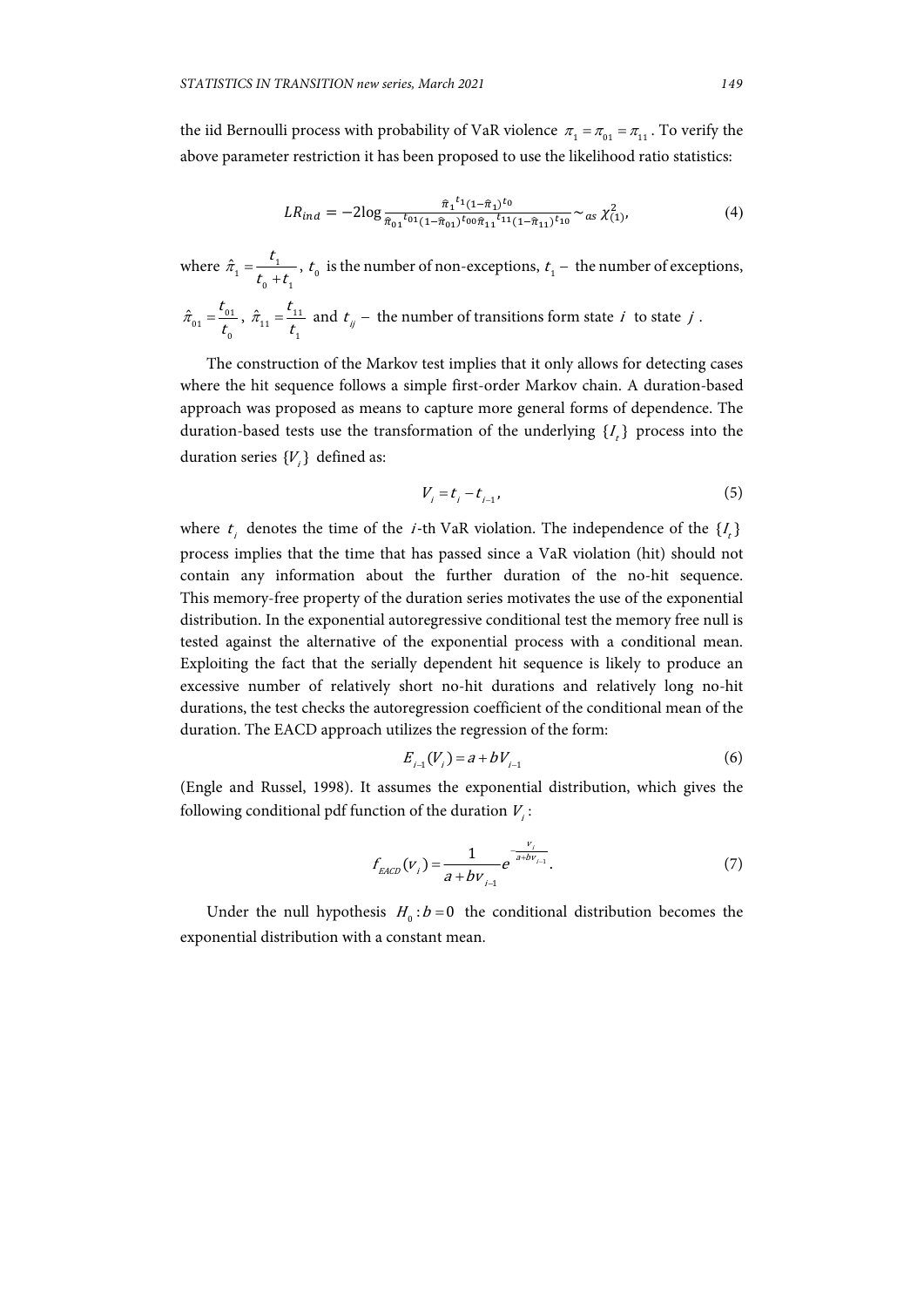By using the regression of the durations on their past values this test incorporates the information about the ordering of VaR failures. This offers potential power gains over other duration based procedures like the Weibull test or the gamma test, that simply nest the exponential distribution in wider distribution families and verify relevant restrictions.

The EACD-based VaR test verifies the parameter restriction through the likelihood ratio statistic, which requires computation of the loglikelihood function for the unrestricted and restricted case. Taking account of possible presence of censored durations at the beginning and at the end of the series, the loglikelihood takes the form:

$$
\log L(V, \theta) = C_1 \log S(V_1) + (1 - C_1) \log f(V_1) + \sum_{i=2}^{N-1} \log f(V_i) + C_N \log S(V_N) + (1 - C_N) \log f(V_N), \tag{8}
$$

where  $C_i$  is 1 if the duration  $V_i$  is censored and 0 otherwise, S is the survival function of the variable  $V_i$ , N is the number of VaR failures and  $\theta$  is the vector of parameters (Christoffersen and Pelletier, 2004).

Assuming parameter values in the interior of the parameter space, the likelihood ratio statistic for one parameter restriction has the chi-square distribution with one degree of freedom  $\chi_1^2$ . However, if the tested parameter value lies at or near the boundary of the parameter space, the asymptotic convergence to the chi-square distribution ceases to hold true. This is the case with the EACD VaR test since the null hypothesis imposes the zero value of the autoregression coefficient, and, at the same time, the coefficient satisfies the nonnegativity condition. This means that the vector of ECAD model parameters  $\theta = [a,b]$  belongs to the space  $\Theta = (0, +\infty) \times [0, +\infty)$ , which, under the null, reduces to  $\Theta_0 = (0, +\infty) \times \{0\}$ . In such a case statistical inference based on the asymptotic  $\chi_1^2$  may be inaccurate. To overcome the problem of potential size distortions, the EACD VaR test has been originally implemented with the use of the Monte Carlo simulated p-values. Instead, using asymptotic results on the likelihood ratio distribution under non-standard conditions (Self and Liang, 1987), we propose to compute the p-values from the 50:50 mixture of chi-square distributions, with zero and one degrees of freedom:

$$
LR_{EACD} \sim a s 0.5 \chi_0^2 + 0.5 \chi_1^2. \tag{9}
$$

Using the fact that the chi-square distribution with zero degrees of freedom reduces to the distribution with all its mass cumulated at zero, we get that the value of the test with 50% probability takes the value of 0 and with 50% probability is drawn from the chi-square distribution with one degree of freedom  $\chi_1^2$ .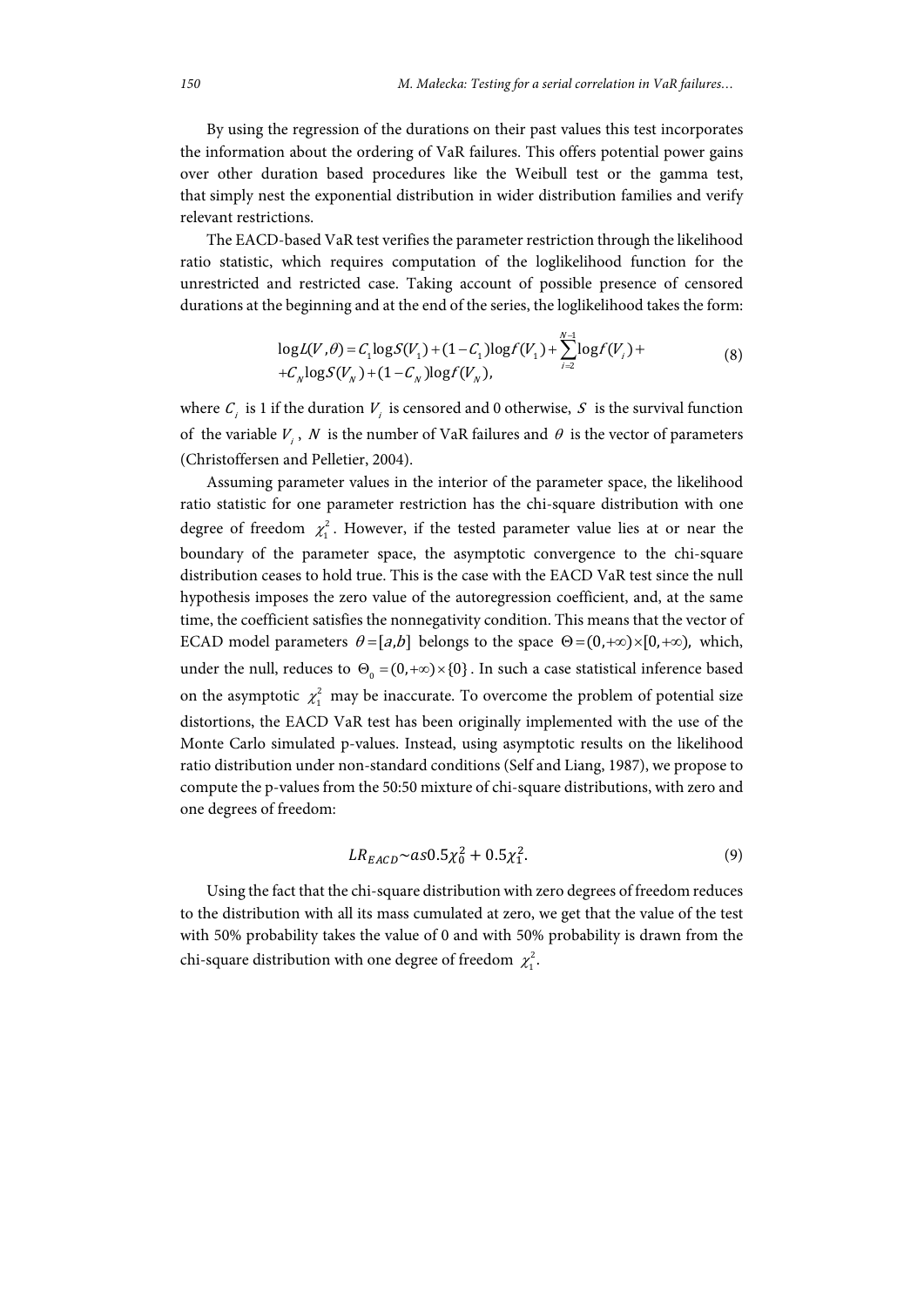#### **3. Monte Carlo Study of Test Properties**

The tests described in Section 2 verify the conditional coverage property of VaR failures referring to the Markov chain framework or, after the transformation of the hit sequence into durations, to the exponential autoregressive conditional duration model. Since the two tests exploit different approaches and make use of different variables, they are likely to differ in power properties. Moreover, as they rely on asymptotic distributions, their finite sample properties are unknown. In the present section, using a finite sample setting, we evaluate and compare the statistical properties of the two tests through the Monte Carlo study. The comparative analysis includes their size and power. We discuss practical implications of the power properties, presenting conclusions as to when to prefer which of the two tests and indicating cases when the two approaches may complement each other.

The finite-sample statistical properties of the tests are evaluated for sample sizes chosen to be realistic for applications in finance:  $T = 250, 500, \dots, 1500$ . Such samples roughly correspond to daily data covering periods from one year to six years. The size and the power of the tests are approximated by rejection frequencies under the null and under the alternative, respectively. The size study includes significance levels 0.01, 0.05 and 0.1. For powers of the tests, only rejection rates at 0.05 significance level are reported. The size and the power estimates are computed over 10000 Monte Carlo trials.

The size study examines test rejection probabilities when the risk model is correct. We refer to a test as accurate if, under the correct model, the rejection probability corresponds to the assumed level of significance (nominal test size). Therefore, the size study requires generating  $\{I_{k}\}$  series under the correct model, i.e. under the assumptions of the true failure probability and independence of VaR violations. To this end we use the Bernoulli distribution with the probability of success  $p$ , equal to the assumed level of VaR tolerance.

The size estimates obtained from the Bernoulli experiment (Tables 1-3) show the accuracy improvement of the EACD test gained by replacing the  $\chi_1^2$  distribution by the mixture of distributions  $0.5\chi_0^2 + 0.5\chi_1^2$ . In the case of the  $\chi_1^2$  the procedure is very conservative with the true test level leaning towards zero. This size distortion indicates that practical application of this test should not be based on the asymptotic  $\chi_1^2$ distribution. Employment of the mixture  $0.5\chi_0^2 + 0.5\chi_1^2$  has the effect that the true test level approaches the nominal size. The test still tends to underreject the null, however the discrepancies between the simulated and the nominal size markedly decrease and the simulated rejection frequencies seem to converge to the desired level with lengthening the sample. The improvement in the accuracy of the test is demonstrated through the fit of the asymptotic and the empirical distribution function, based on a 1500 observation sample (Figure 1).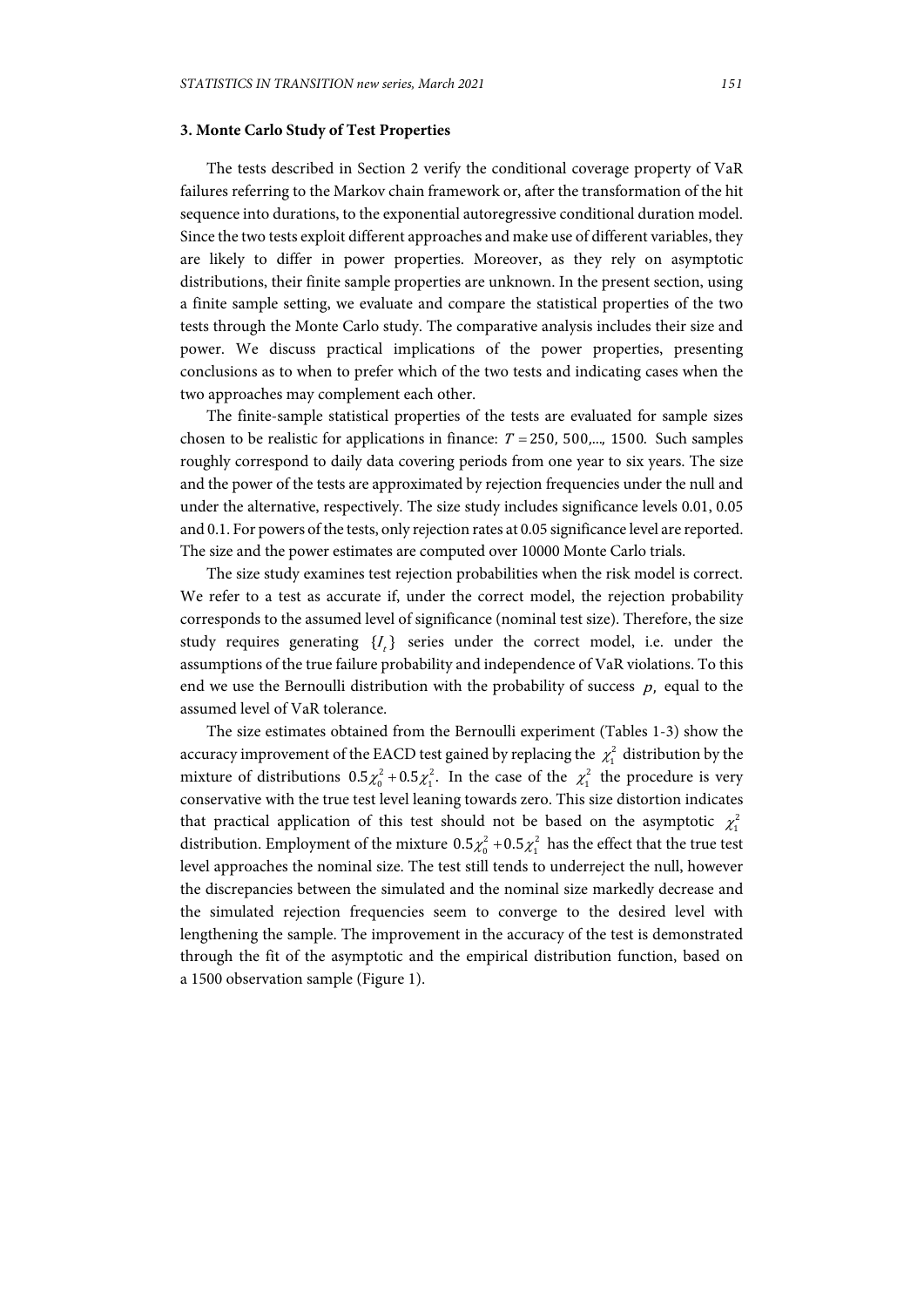|                                              | Significance level $\alpha$ = 0.01 |        |               |        |        |        |  |  |
|----------------------------------------------|------------------------------------|--------|---------------|--------|--------|--------|--|--|
| Test                                         | Series length                      |        |               |        |        |        |  |  |
|                                              | 250                                | 500    | 750           | 1000   | 1250   | 1500   |  |  |
| ${\it LR}_{\it Ind}$                         | 0.0111                             | 0.0122 | 0.0116        | 0.0124 | 0.0128 | 0.0128 |  |  |
| $LR_{\emph{EACD}}^{\emph{Chi square}}$       | 0.0000                             | 0.0000 | 0.0009        | 0.0010 | 0.0018 | 0.0019 |  |  |
| $LR_{EACD}^{Mixture}$                        | 0.0000                             | 0.0008 | 0.0024        | 0.0034 | 0.0051 | 0.0047 |  |  |
|                                              | Significance level $\alpha$ = 0.05 |        |               |        |        |        |  |  |
| Test                                         |                                    |        | Series length |        |        |        |  |  |
|                                              | 250                                | 500    | 750           | 1000   | 1250   | 1500   |  |  |
| $LR_{\text{Ind}}$                            | 0.0234                             | 0.0248 | 0.0293        | 0.0269 | 0.0209 | 0.0210 |  |  |
| $LR_{\sim}^{\textit{Chi square}}$<br>EACD    | 0.0002                             | 0.0016 | 0.0085        | 0.0110 | 0.0131 | 0.0146 |  |  |
| $\textit{LR}_\textit{EACD}^\textit{Mixture}$ | 0.0013                             | 0.0077 | 0.0203        | 0.0248 | 0.0298 | 0.0358 |  |  |
|                                              | Significance level $\alpha$ = 0.1  |        |               |        |        |        |  |  |
| Test                                         | Series length                      |        |               |        |        |        |  |  |
|                                              | 250                                | 500    | 750           | 1000   | 1250   | 1500   |  |  |
| $LR_{\text{Ind}}$                            | 0.0294                             | 0.0418 | 0.0474        | 0.0480 | 0.0425 | 0.0453 |  |  |
| $LR_{EACD}^{Chi~square}$                     | 0.0013                             | 0.0077 | 0.0203        | 0.0248 | 0.0298 | 0.0358 |  |  |
| $LR_{EACD}^{Mixture}$                        | 0.0080                             | 0.0280 | 0.0487        | 0.0616 | 0.0683 | 0.0796 |  |  |

**Table 1.** Size estimates for Markov and EACD 1% VaR tests\*

\*  $LR_{EACD}^{Chi\ square}$  denotes the cases when the  $LR_{EACD}$  test size was estimated under the  $\chi_1^2$  distribution, while  $LR_{\text{Edd2}}^{\text{Mfature}}$  – the cases when the size was estimated under the mixture distribution  $0.5\chi_0^2 + 0.5\chi_1^2$ . Source: Own work.

|                                              | Significance level $\alpha$ = 0.01 |                    |        |        |        |        |  |  |
|----------------------------------------------|------------------------------------|--------------------|--------|--------|--------|--------|--|--|
| Test                                         | Series length                      |                    |        |        |        |        |  |  |
|                                              | 250                                | 500<br>1000<br>750 |        | 1250   | 1500   |        |  |  |
| $LR_{\text{Ind}}$                            | 0.0265                             | 0.0293             | 0.0310 | 0.0284 | 0.0274 | 0.0274 |  |  |
| $LR_{EACD}^{Chi~square}$                     | 0.0002                             | 0.0007             | 0.0011 | 0.0009 | 0.0019 | 0.0022 |  |  |
| $\textit{LR}_\textit{EACD}^\textit{Mixture}$ | 0.0008                             | 0.0016             | 0.0024 | 0.0030 | 0.0042 | 0.0047 |  |  |
|                                              | Significance level $\alpha$ = 0.05 |                    |        |        |        |        |  |  |
| Test                                         | Series length                      |                    |        |        |        |        |  |  |
|                                              | 250                                | 500                | 750    | 1000   | 1250   | 1500   |  |  |
| $LR_{\text{Ind}}$                            | 0.0393                             | 0.0447             | 0.0443 | 0.0448 | 0.0424 | 0.0430 |  |  |
| $LR_-^{Chi\ square}$<br><b>EACD</b>          | 0.0032                             | 0.0052             | 0.0079 | 0.0097 | 0.0104 | 0.0119 |  |  |
| $\textit{LR}^{\textit{Mixture}}$<br>EACD     | 0.0077                             | 0.0126             | 0.0189 | 0.0234 | 0.0241 | 0.0253 |  |  |

**Table 2.** Size estimates for Markov and EACD 2.5% VaR tests\*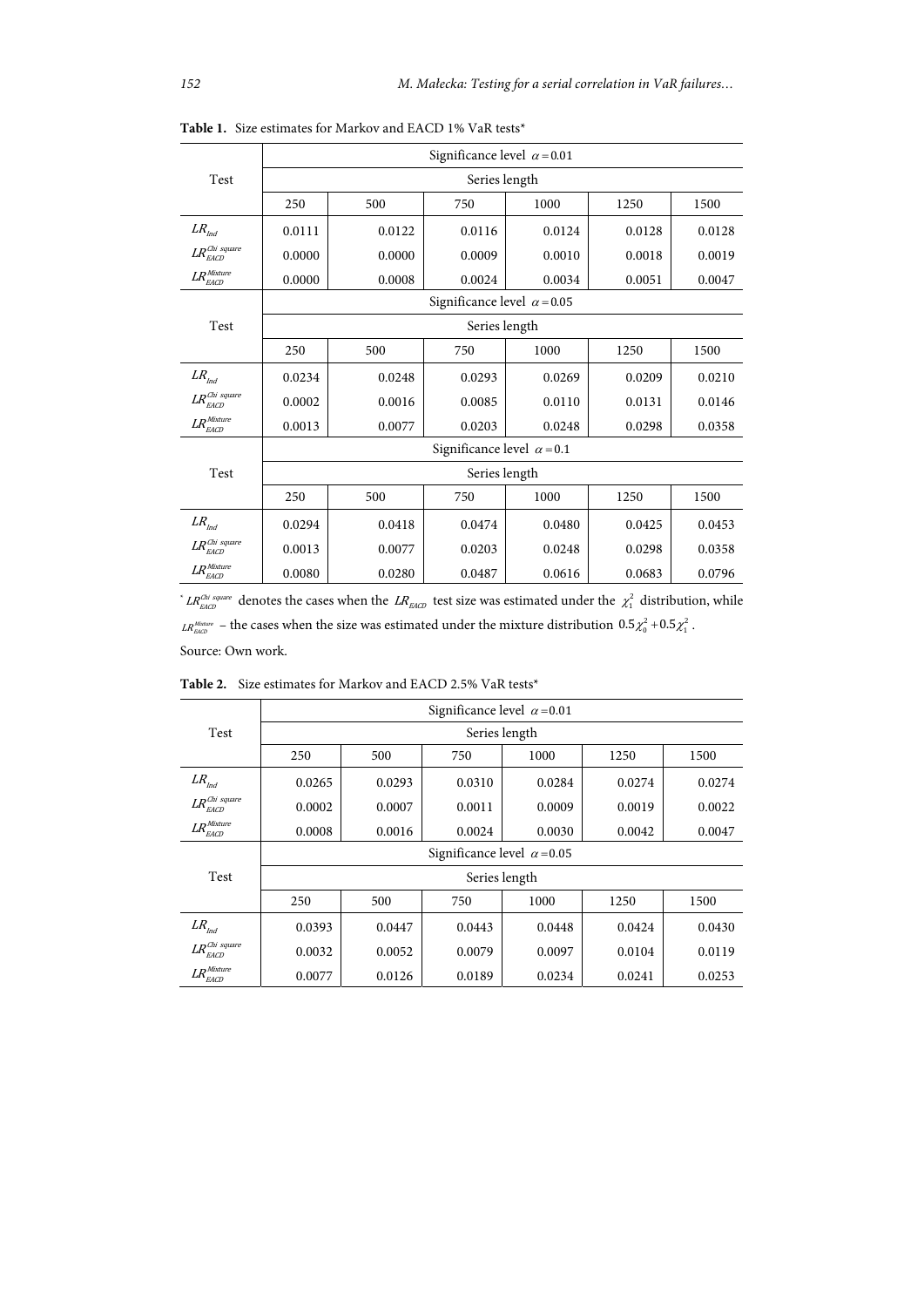|                                              | Significance level $\alpha$ = 0.1 |        |        |        |        |        |  |  |
|----------------------------------------------|-----------------------------------|--------|--------|--------|--------|--------|--|--|
| Test                                         | Series length                     |        |        |        |        |        |  |  |
|                                              | 250                               | 500    | 750    |        | 1250   | 1500   |  |  |
| $LR$ <sub>Ind</sub>                          | 0.0526                            | 0.0635 | 0.0640 | 0.0685 | 0.0784 | 0.0951 |  |  |
| $LR_{EACD}^{\textit{Chi square}}$            | 0.0077                            | 0.0126 | 0.0189 | 0.0234 | 0.0241 | 0.0253 |  |  |
| $\mathit{LR}_\mathit{EACD}^\mathit{Mixture}$ | 0.0203                            | 0.0329 | 0.0429 | 0.0526 | 0.0557 | 0.0552 |  |  |

Table 2. Size estimates for Markov and EACD 2.5% VaR tests<sup>\*</sup> (cont.)

\*  $LR_{EACD}^{Chi\ square}$  denotes the cases when the  $LR_{EACD}$  test size was estimated under the  $\chi_1^2$  distribution, while  $LR_{\text{EACD}}^{\text{Mixture}}$  – the cases when the size was estimated under the mixture distribution  $0.5\chi_0^2 + 0.5\chi_1^2$ . Source: Own work.

|                                              | Significance level $\alpha$ = 0.01 |        |               |        |        |        |  |  |
|----------------------------------------------|------------------------------------|--------|---------------|--------|--------|--------|--|--|
| Test                                         | Series length                      |        |               |        |        |        |  |  |
|                                              | 250                                | 500    | 1000<br>750   |        | 1250   | 1500   |  |  |
| ${\it LR}_{\it Ind}$                         | 0.0194                             | 0.0293 | 0.0281        | 0.0340 | 0.0368 | 0.0400 |  |  |
| $LR_{\emph{EACD}}^{\emph{Chi square}}$       | 0.0006                             | 0.0008 | 0.0013        | 0.0014 | 0.0026 | 0.0017 |  |  |
| $LR_{EACD}^{Mixture}$                        | 0.0016                             | 0.0036 | 0.0038        | 0.0046 | 0.0055 | 0.0061 |  |  |
|                                              | Significance level $\alpha$ = 0.05 |        |               |        |        |        |  |  |
| Test                                         |                                    |        | Series length |        |        |        |  |  |
|                                              | 250                                | 500    | 750           | 1000   | 1250   | 1500   |  |  |
| ${\it LR}_{\rm Ind}$                         | 0.0707                             | 0.094  | 0.1199        | 0.1276 | 0.1233 | 0.1147 |  |  |
| $LR_-^{Chi\ square}$<br>EACD                 | 0.0054                             | 0.0068 | 0.0105        | 0.0108 | 0.0139 | 0.0142 |  |  |
| $LR_{EACD}$                                  | 0.0115                             | 0.0196 | 0.0258        | 0.0279 | 0.0301 | 0.0308 |  |  |
|                                              | Significance level $\alpha$ = 0.1  |        |               |        |        |        |  |  |
| Test                                         | Series length                      |        |               |        |        |        |  |  |
|                                              | 250                                | 500    | 750           | 1000   | 1250   | 1500   |  |  |
| ${\it LR}_{\it Ind}$                         | 0.1012                             | 0.1797 | 0.2033        | 0.1792 | 0.1656 | 0.1654 |  |  |
| $LR_{-}^{Chi~square}$<br><b>EACD</b>         | 0.0114                             | 0.0197 | 0.0209        | 0.0265 | 0.0298 | 0.0289 |  |  |
| $\textit{LR}_\textit{EACD}^\textit{Mixture}$ | 0.0321                             | 0.0483 | 0.058         | 0.062  | 0.0646 | 0.0675 |  |  |

**Table 3.** Size estimates for Markov and EACD 5% VaR tests\*

┑

\*  $LR_{EACD}^{Chi\ square}$  denotes the cases when the  $LR_{EACD}$  test size was estimated under the  $\chi_1^2$  distribution, while  $LR_{\text{EACD}}^{\text{Mixture}}$  – the cases when the size was estimated under the mixture distribution  $0.5\chi_0^2 + 0.5\chi_1^2$ . Source: Own work.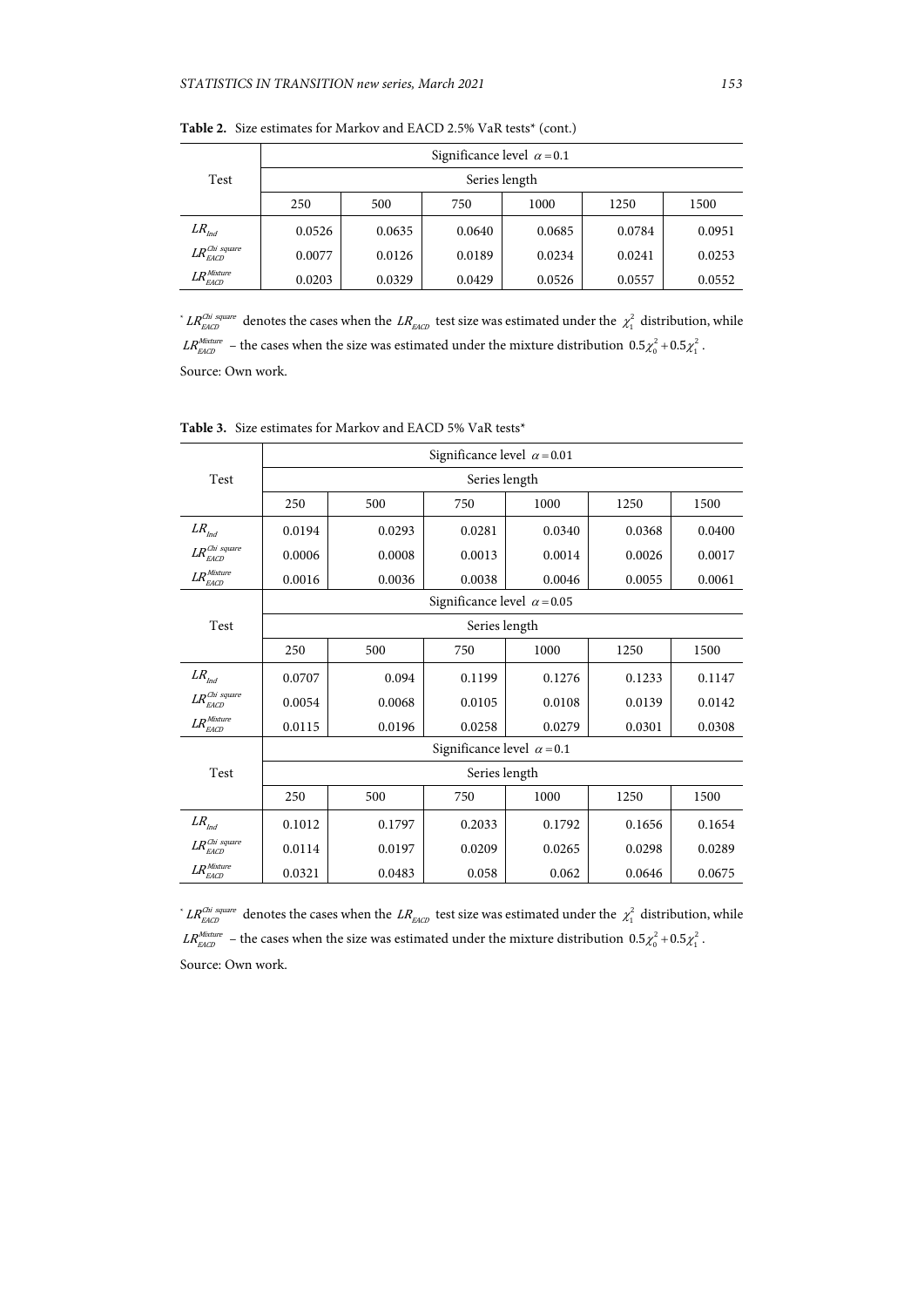

**Figure 1.** Empirical cdf of the  $LR_{EACD}$  test statistic, based on 1,500 observations, versus  $\chi_1^2$ and  $0.5\chi_0^2 + 0.5\chi_1^2$  asymptotic distributions.

Source: Own work.

Comparative evaluation of the size results in relation to the relevant outcomes for the benchmark Markov procedure shows that the EACD  $LR_{EACD}^{Mixture}$  rejection frequencies tend to be closer to the nominal test size. The EACD test seems also more reliable as the relation of the estimated size to the chosen significance level is remarkably stable across significance levels and VaR coverage levels, especially for large samples. For the Markov  $LR_{\text{rad}}$  this relation changes rapidly with both: chosen significance and VaR coverage. Contrary to the systematically undervalued but apparently convergent  $LR_{EACD}^{Mixture}$ rejection frequencies, the  $LR_{md}$  test changes from being undersized to being oversized. Its rejection frequencies are much overvalued for 5% VaR, while for lower coverage levels they shift from being overvalued in tails to undervalued closer to the central area of the distribution. The differences between the estimated and the nominal size of  $LR_{tot}$ range from minor – for 1% VaR and 0.01 significance – to large – for 5% VaR and 0.01 significance. In the last case the estimated size overvalues the nominal significance four times. Therefore, in the light of the results for all considered significance and coverage levels, the EACD approach to testing VaR offers accuracy improvement in comparison to the standard Markov-chain-based VaR test.

The size improvement attainable with the proposed method confirms that the asymptotic mixture distribution works well for the EACD test. However, this method does not solve the problem of the inaccurate size for small samples. Our results show that this problem cannot be handled by any of the considered approaches. In particular, none of the asymptotic approximations, including both standard likelihood ratio distribution and the non-standard mixture distribution, is relevant for daily data covering a one-year period. Therefore, if the sample size is limited, it seems recommendable to resort to the Monte-Carlo-based methods.

The comparison of the size results across 1%, 2.5% and 5% coverage levels shows that the EACD  $LR_{EACD}^{Mixture}$  test performs best for 5% VaR. In this case, the observed size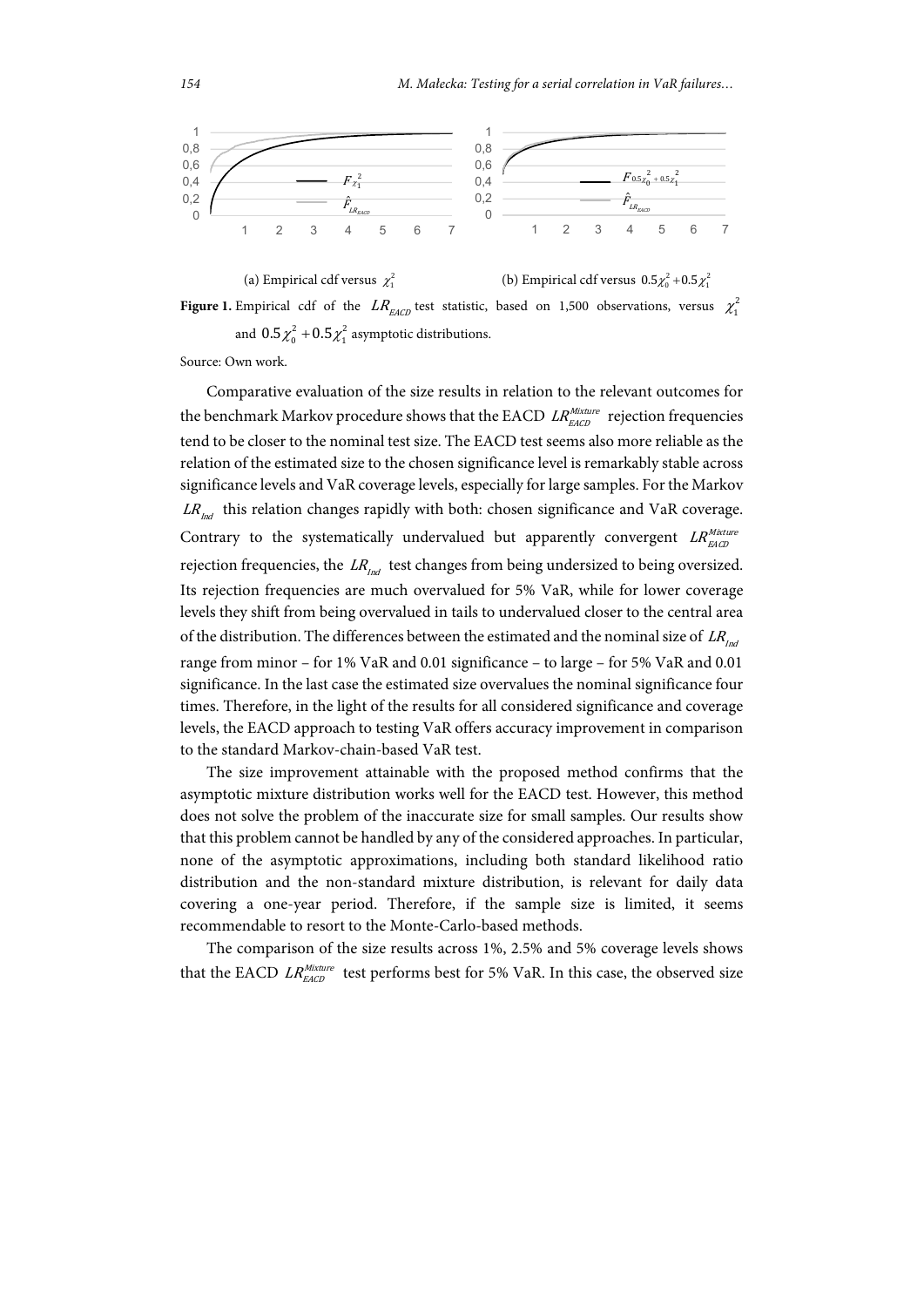distortions are lowest and convergence to the desired levels is fastest. This is particularly visible for popular significance levels 0.01 and 0.05. The recommended VaR coverage, for EACD-based VaR backtesting, is thus not in line with contemporary trends in banking supervision. The lower coverage levels, suggested by the Basel rules, lead to  $LR_{EACD}^{Mixture}$  accuracy loss.

The power study investigates test performance under the assumption of an incorrect risk model. The test is regarded as more effective if its rejection frequencies, under the incorrect model, are higher. Since the considered procedures are aimed at checking the conditional coverage property, we study their ability to reject clustered VaR violations. Therefore, the simulation experiment in the power study is designed to reflect the volatility clustering of return data. The volatility clustering, in turn, implies the undesired serial correlation of VaR violations.

The  $\{I_k\}$  series under the incorrect model is computed as the hit sequence from the GARCH(1,1) return process and the constant VaR level. The VaR level is set to the value of the unconditional  $p -$  quantile of the returns. This produces VaR failures with the tendency to correlate in time and, at the same time, guarantees the correct overall VaR failure rate. Through employment of the GARCH process we obtain the realistic setting, which mimics the volatility clustering of real financial data. The volatility clustering is measured by the correlation coefficient of the squared returns, which, under the specification we use, can be calculated analytically. This enables us to study the power of the test as a function of a controlled parameter of the return distribution. In order to calculate analytically the correlation coefficient of the squared returns, we use the GARCH model of the form:

$$
R_{t} = \sqrt{h_{t} Z_{t}}, Z_{t}: N(0,1),
$$
  
\n
$$
h_{t} = \omega + \alpha \varepsilon_{t-1}^{2} + \beta h_{t-1}.
$$
\n(10)

Under specification (10) the correlation of the squared returns  $\rho$  is given by

$$
\rho = \frac{\alpha^2 \beta}{1 - 2\alpha \beta - \beta^2}.
$$
\n(11)

This is, however, subject to the restriction

$$
(\alpha + \beta)^2 + 2\alpha^2 < 1\tag{12}
$$

If condition (12) does not hold, the correlations of the GARCH model are timevarying. In such a case, they have been shown to behave approximately as:

$$
\rho = \alpha + \frac{\beta}{3}.\tag{13}
$$

We choose the GARCH parameters on realistic levels  $\omega = 0.01$ ,  $\beta = 0.85$  and the correlation coefficient  $\rho$  to vary from 0.05 to 0.5. The  $\alpha$  parameter is set to levels that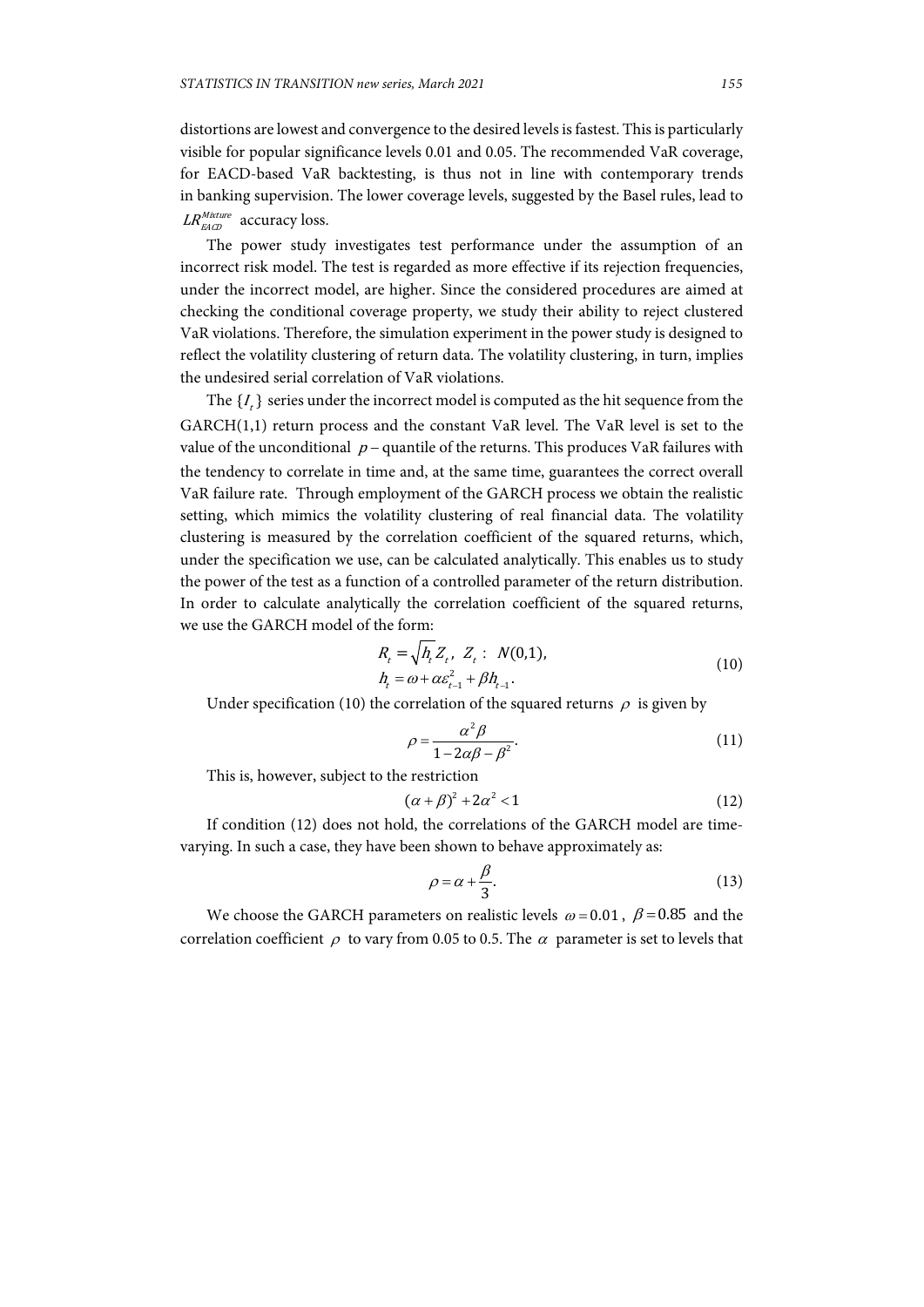guarantee the desired value of  $\rho$ . Under the above parameter values the restriction (12) holds for correlations not higher than 0.4, thus a range of values from 0.05 to 0.4 is used.

Due to observed size distortions, in the power exercise we adopt the Monte Carlo test technique, which provides exact tests by replacing theoretical null distributions of test statistics by their sample analogues [6]. Through ensuring a correct test level we obtain comparability of the power results. Since estimating EACD model parameters requires at least three durations, which corresponds to at least two VaR violations, there are cases when the test is not feasible. Rejecting these cases constitutes a non-random sample selection rule. Therefore, we present effective power rates, which correspond to multiplying raw power by the rate of valid test runs. Referring to the results of the size study, in the power exercise we rely on 5% VaR. We report rejection frequencies for 0.05 significance level.

The power of the EACD  $LR_{EACD}$  test is evaluated in relation to rejection frequencies of the Markov  $LR_{\text{ind}}$  test (Table 4). The results show superiority of the EACD procedure at short distances from the null. In the case of volatility clustering corresponding to 0.05 and 0.1 correlation of the squared returns, the EACD procedure exhibits higher power than the benchmark for all series lengths. Subsequent experiments show that this comparative advantage tends to vanish for a stronger correlation. However, it is observed relatively long for small samples.

| Test                  | Volatility              | Series Length      |                       |             |           |           |            |  |
|-----------------------|-------------------------|--------------------|-----------------------|-------------|-----------|-----------|------------|--|
|                       | clustering <sup>*</sup> | 250                | 500                   | 750         | 1000      | 1250      | 1500       |  |
|                       | 0.05                    | $0.068^{\ast\ast}$ | $0.083**$             | $0.095**$   | $0.101**$ | $0.102**$ | $0.104**$  |  |
|                       | 0.10                    | $0.102**$          | $0.160**$             | $0.201$ **  | $0.239**$ | $0.281**$ | $0.316**$  |  |
|                       | 0.15                    | $0.141$ **         | $0.244$ <sup>**</sup> | $0.337**$   | 0.415     | 0.487     | 0.546      |  |
|                       | 0.20                    | $0.181**$          | $0.322**$             | 0.445       | 0.557     | 0.633     | 0.708      |  |
| ${\it LR}_{\it Ind}$  | 0.25                    | $0.208**$          | 0.384                 | 0.531       | 0.637     | 0.722     | 0.803      |  |
|                       | 0.30                    | 0.228              | 0.414                 | 0.573       | 0.691     | 0.775     | 0.836      |  |
|                       | 0.35                    | 0.239              | 0.447                 | 0.600       | 0.705     | 0.787     | 0.859      |  |
|                       | 0.40                    | 0.240              | 0.449                 | 0.619       | 0.730     | 0.807     | 0.866      |  |
| ${\it LR}_{\rm EACD}$ | 0.05                    | $0.107**$          | $0.121^{\ast\ast}$    | $0.128**$   | $0.132**$ | $0.137**$ | $0.155**$  |  |
|                       | 0.10                    | $0.156**$          | $0.215**$             | $0.238**$   | $0.269**$ | $0.287**$ | $0.321$ ** |  |
|                       | 0.15                    | $0.206**$          | $0.295**$             | $0.353^*$   | 0.392     | 0.439     | 0.477      |  |
|                       | 0.20                    | $0.228**$          | $0.355**$             | $0.420^{*}$ | 0.490     | 0.523     | 0.583      |  |
|                       | 0.25                    | $0.223**$          | 0.374                 | 0.463       | 0.527     | 0.582     | 0.635      |  |
|                       | 0.30                    | 0.220              | 0.392                 | 0.487       | 0.555     | 0.618     | 0.657      |  |
|                       | 0.35                    | 0.221              | 0.384                 | 0.482       | 0.555     | 0.615     | 0.668      |  |
|                       | 0.40                    | 0.201              | 0.375                 | 0.482       | 0.548     | 0.614     | 0.662      |  |

**Table 4.** Power estimates for 5% VaR Markov and EACD tests on 0.05 significance level

\* The volatility clustering in the simulated process is measured by the correlation coefficient of the squared returns  $\rho$ .

\*Cases when the estimated power of  $LR_{EAC}$  exceeds that of  $LR_{Ind}$  are marked with double asterix.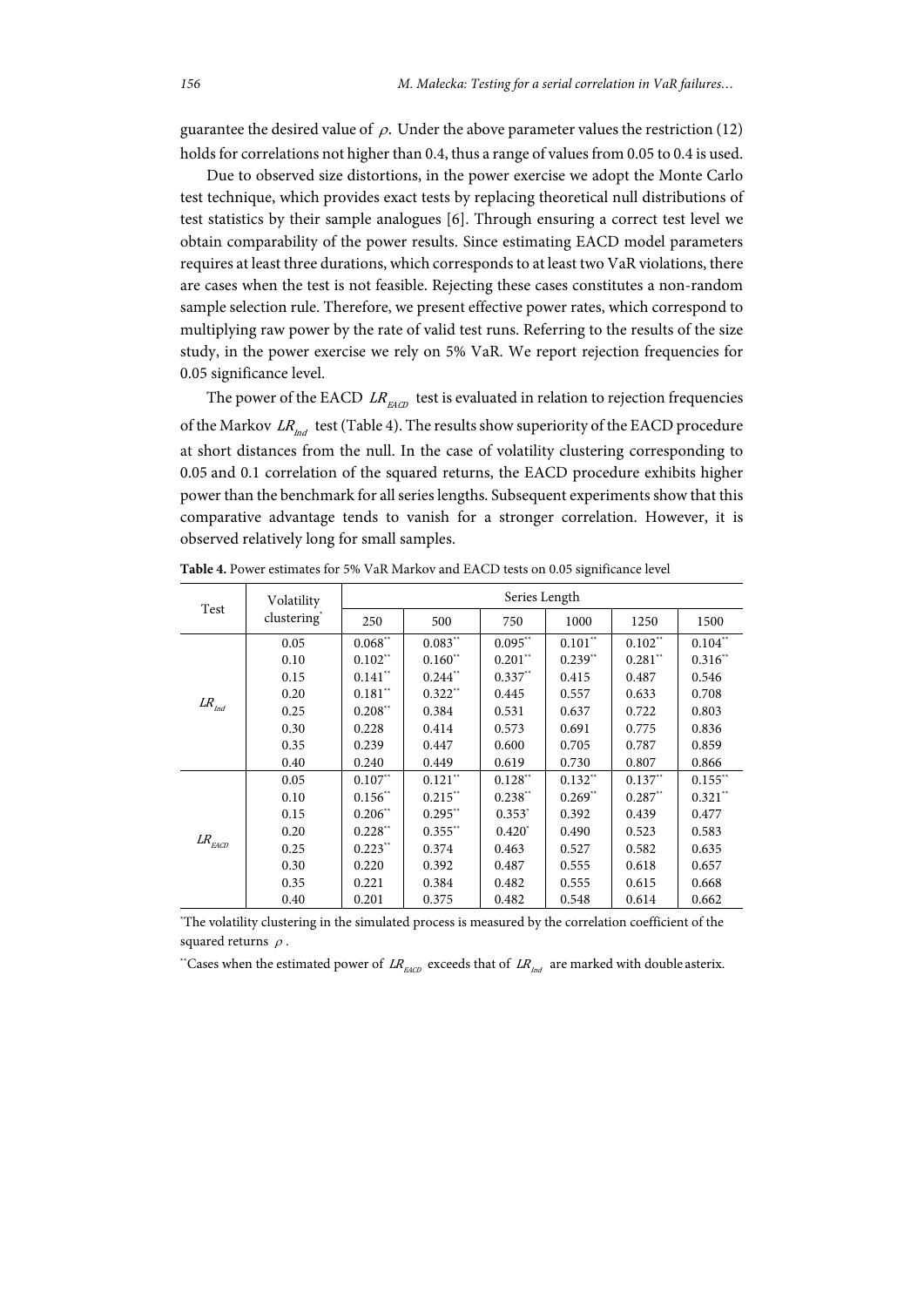

**Figure 2.** Power function estimates against volatility clustering for VaR tests, *T*=250,…,1000. Source: Own work.

The relative performance of the tests is depicted by the power functions plotted against the strength of volatility clustering (Figure 2). The figures extend the power study, illustrating estimated powers for three significance levels: 0.01, 0.05 and 0.1. The sample sizes range from 250 to 1000, as for longer series the test performance is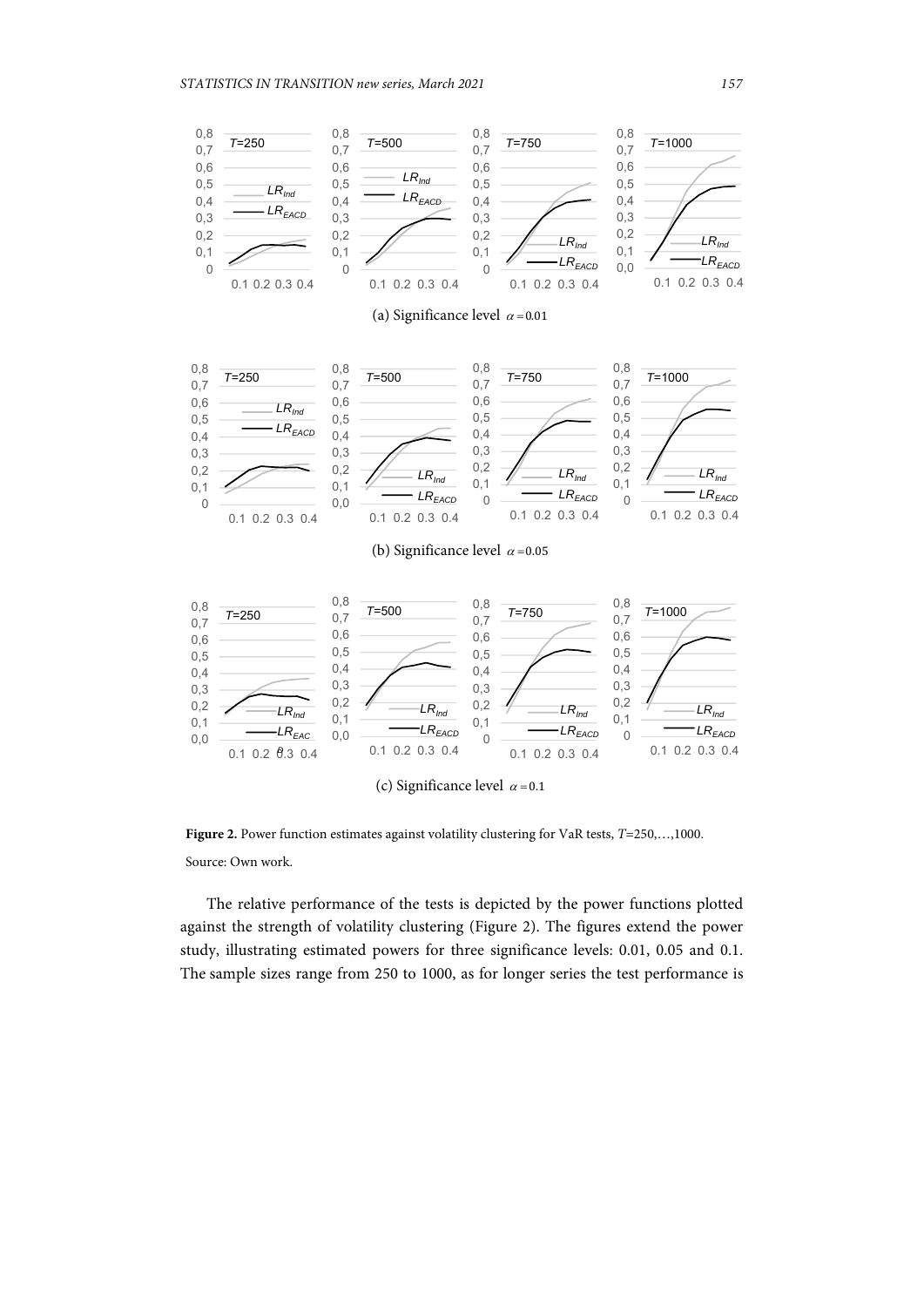relatively stable and follows the trends observed for 1000 sample. All plots confirm that the EACD power tends to grow faster than the Markov test power close to the null. Thus, this test is likely to outperform the benchmark procedure in detecting low-scale correlations. Its advantage in power against low-scale correlations is especially large for small samples. This suggests that the EACD approach has the potential to improve testing efficiency in cases when statistical inference is particularly troublesome – for small samples and close to the null.

The power functions illustrate also the downswing in the EACD test performance for largest correlations. This suggests that after exceeding some critical value of the correlation of the squared returns, the test power starts to deteriorate. Large correlation in squared returns is likely to produce VaR violations occurring one by one in turbulent periods, followed by long calm periods without any violation. This translates into a typical setup of a duration sequence with series of very short durations from turbulent time, interrupted by one long duration, corresponding to the calm period. The single outstanding duration replaces series of long durations. In such a setting the autoregressive model of durations tends to be insignificant. Thus, the excessive correlation of the squared returns works against the power of the test. This supports the practical conclusion that the EACD approach to testing VaR is particularly recommendable for detecting low-scale distortions from the null.

Combining the size and the power results, the EACD procedure seems complementary to the standard Markov test, as their relative performance depends on the distance from the null. At the null, the EACD test outperforms the benchmark procedure. This means that it is less likely to overreject the correct risk model. Of practical importance is the fact that its performance at the null is remarkably stable across significance levels and VaR coverage levels. Thus, its accuracy is only slightly influenced by the user's parameter choices. Close to the null, the EACD power grows quickly, which makes the test more sensitive to low-scale correlations. In practice it means that it is more likely to detect incorrect risk models when clustering of VaR failures is relatively small. On the other hand, the Markov test performs better at detecting a large correlation of VaR violations. Thus, in the light of their statistical properties, it is advisable that the procedures be employed simultaneously in testing conditional coverage property. Another practical guideline from our results is that the contrary decisions of the two tests may occur due to low-scale correlation rather than the type one error. Therefore, such an outcome of the backtesting procedure signals that the risk model should be recognized as incorrect.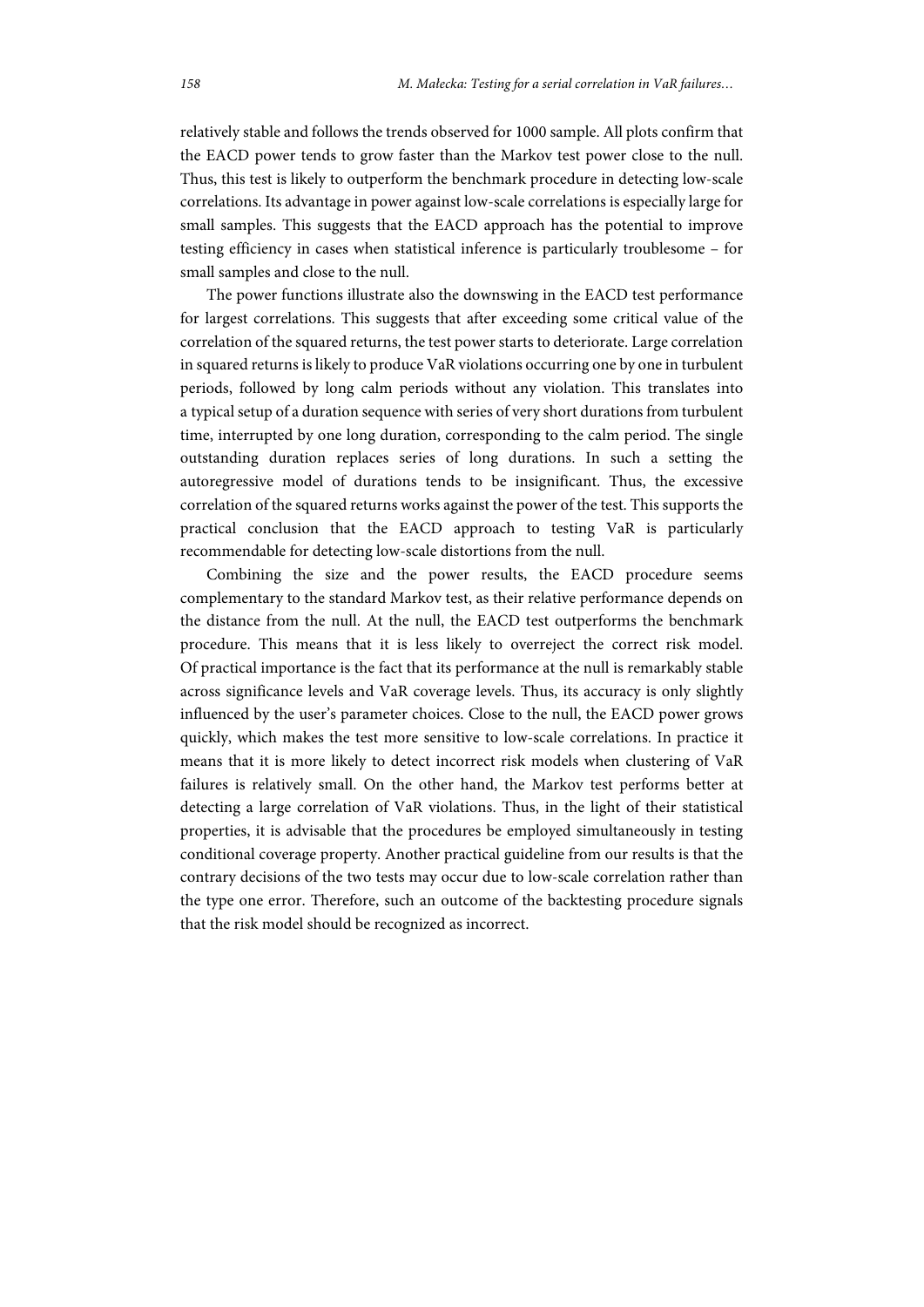## **4. Conclusion**

The paper tackled the issue of evaluating risk models with respect to the contemporary changes in international banking regulation. In accordance with the Basel recommendations, we inquired into ways of assessing risk models based on the VaR measure. In this context we studied applicability of the EACD model. We considered the EACD test as means of testing conditional coverage property of VaR violations. We addressed the construction, asymptotic distribution as well as the finite sample size and power properties of the test.

With reference to the accuracy of backtesting, we sought to handle the problem of EACD test size distortions without resorting to the use of Monte Carlo simulations. Based on the observation that the conditional coverage property implies the parameter restriction that lies at the boundary of the parameter space, we suggested p-value computation from the mixture of chi-square distributions. In this way we obtained the procedure which is both accurate and computationally effective as it replaces the originally proposed Monte Carlo method. Since its construction is based on the duration series instead of the hit sequence, it also has the potential to exhibit power against more general forms of dependence than the standard VaR test, which operates within the framework of the first order Markov chain.

Via simulations we showed improvement in the test accuracy owned to replacing the asymptotic likelihood ratio distribution with a mixture of chi-square distributions. We confirmed the convergence of the true test level to the nominal size of the test. With the use of the GARCH model we designed the experiment, which enabled us to study the power of the tests against various levels of volatility clustering in return data. The estimated power functions showed that the EACD test outperforms the benchmark Markov procedure at the null and its power grows faster close to the null. Thus, this procedure may be useful to detect low-scale correlations and in this sense it may complement the standard Markov test. This comparative advantage of the EACD test turned out to be particularly large for shortest examined series lengths. Therefore, our results suggested that the EACD approach to VaR testing may aid statistical inference in most troublesome cases – for small samples and close to the null.

# **References**

ACERBI, C., SZEKELY, B., (2014). Backtesting Expected Shortfall, *Risk*, November.

BASEL COMMITTEE ON BANKING SUPERVISION, (1996). Amendment to the capital accord to incorporate market risks: Technical document, available online: http://www.bis.org/publ/bcbs24.pdf (accessed June 4, 2018).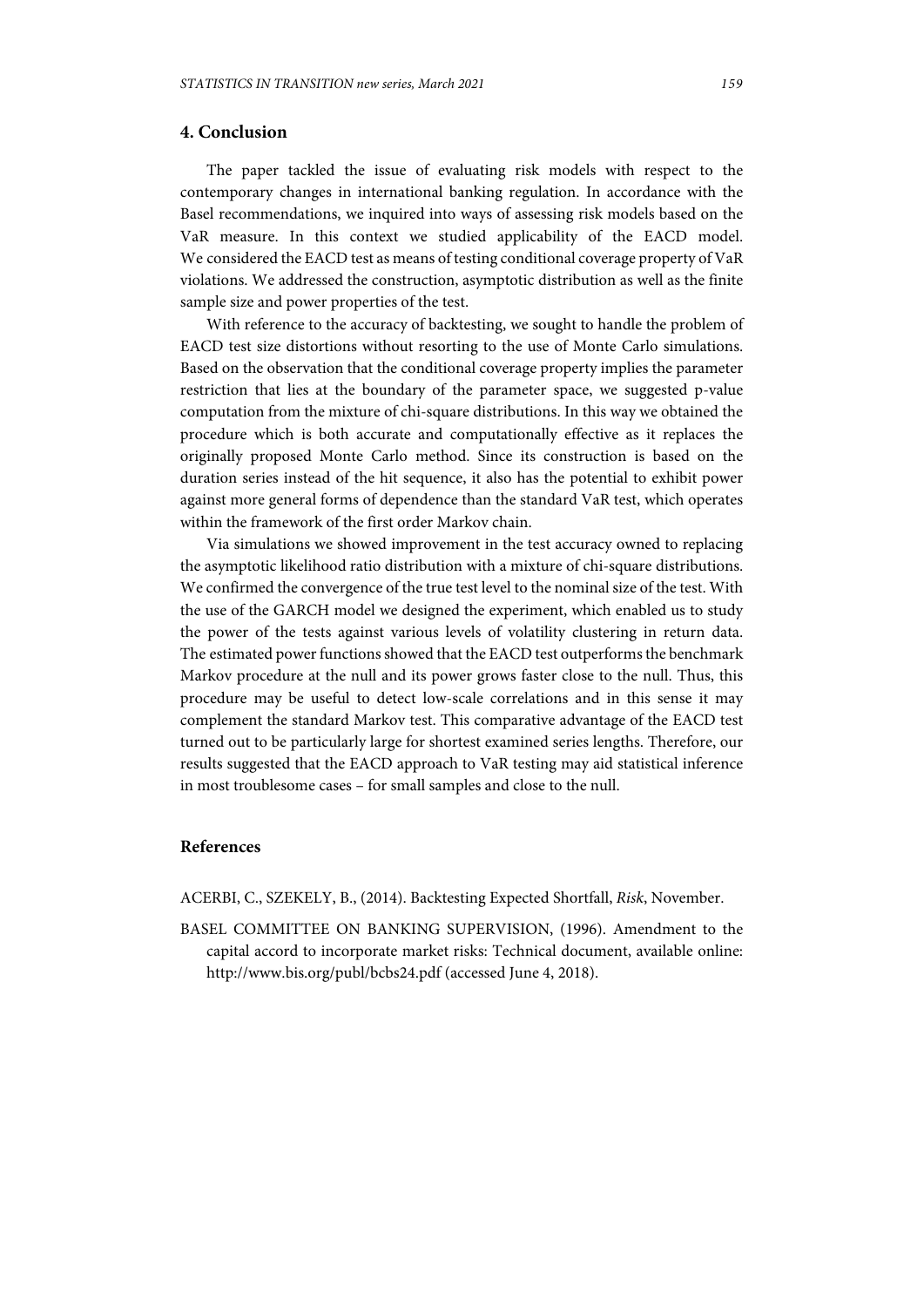- BASEL COMMITTEE ON BANKING SUPERVISION, (2012). Fundamental Review of the Trading Book: Technical document, available online: http://www.bis.org/publ/bcbs219.pdf (accessed June 4, 2018).
- BASEL COMMITTEE ON BANKING SUPERVISION, (2013). Fundamental Review of the Trading Book: A Revised Market Risk Framework: Technical document, available online: http://www.bis.org/publ/bcbs265.pdf (accessed June 4, 2018).
- BASEL COMMITTEE ON BANKING SUPERVISION, (2014). Fundamental Review of the Trading Book: Outstanding Issues: Technical document, available online: http://www.bis.org/bcbs/publ/d305.pdf (accessed June 4, 2018).
- BASEL COMMITTEE ON BANKING SUPERVISION, (2015). Fundamental review of the trading book - interim impact analysis: Technical document, available online: http://www.bis.org/bcbs/publ/d346.pdf (accessed June 4, 2018).
- BASEL COMMITTEE ON BANKING SUPERVISION, (2016). Minimum capital requirements for market risk: Technical document, available online: http://www.bis.org/bcbs/publ/d352.pdf (accessed June 4, 2018).
- BASEL COMMITTEE ON BANKING SUPERVISION, (2017). High-level summary of Basel III Reforms: Technical document, available online: https://www.bis.org/bcbs/publ/d424\_hlsummary.pdf (accessed June 4, 2018).
- BERKOWITZ, J., (2001). Testing Density Forecasts with Applications to Risk Management, *J Bus Econ Stat*, Vol. 19(4), pp. 465–474, doi: https://dx.doi.org/10.1198/07350010152596718.
- BERKOWITZ, J., CHRISTOFFERSEN, P., PELLETIER, D., (2011). Evaluating Valueat-Risk Models with Desk-Level Data, *Manage Sci*, Vol. 12(57), pp. 2213–2227, doi: https://dx.doi.org/10.1287/mnsc.1080.0964.
- CANDELON, B., COLLETAZ, G., HURLIN, C., TOKPAVI, S., (2011). Backtesting Value-at-Risk: a GMM duration-based test, *J Financ Economet*, Vol. 9(2), pp. 314– 343, doi: https://doi.org/10.1093/jjfinec/nbq025.
- CHEN, J. M., (2014). Measuring market risk under the Basel accords: VaR, stressed VaR, and expected shortfall. Aestimatio, *The IEB International Journal of Finance*, Vol. 8, pp.184–201, doi: https://doi.org/10.2139/ssrn.2252463.
- CHRISTOFFERSEN, P., (1998). Evaluating Interval Forecasts, *Int Econ Rev*, Vol. 39(4), pp. 841–862, doi: https://doi.org/10.2307/2527341.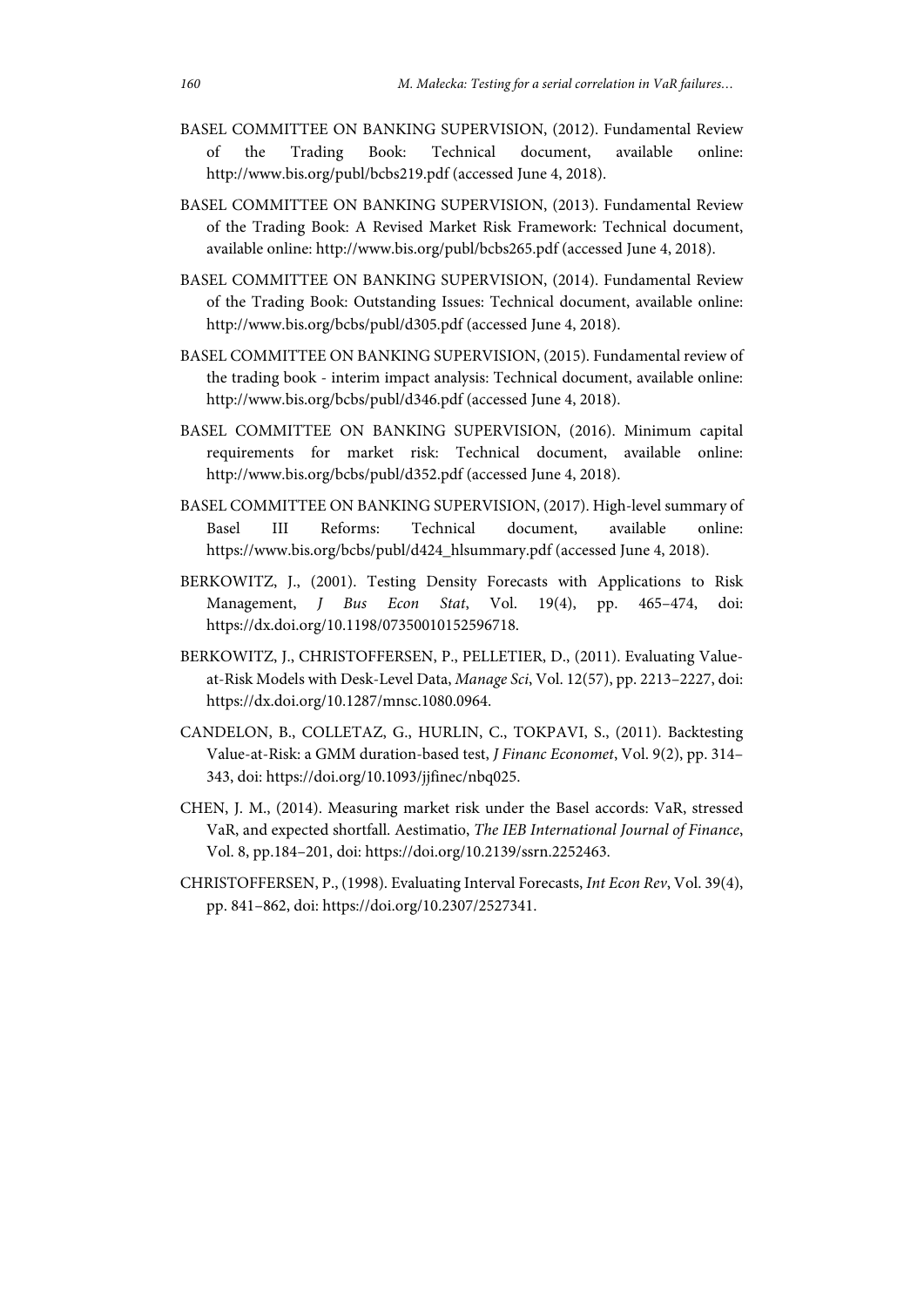- CHRISTOFFERSEN, P., PELLETIER, D., (2004). Backtesting Value-at-Risk: A Duration-Based Approach, *J Financ Economet*, Vol. 2(1), pp. 84–108, doi: https://doi.org/10.1093/jjfinec/nbh004.
- COLLETAZ, G., HURLIN, C., PERIGNON, C., (2013). The Risk Map: a New Tool for Risk Management, *J Bank Financ*, Vol. 37(10), pp. 3843–3854, doi: https://doi.org/10.1016/j.jbankfin.2013.06.006.
- DUFOUR, J. M., (2006). Monte Carlo Tests with Nuisance Parameters: A General Approach to Finite-Sample Inference and Nonstandard Asymptotics, *J Econometrics*, Vol. 133(2), pp. 443–477, doi: https://doi.org/10.1016/j.jeconom.2005.06.007.
- ENGLE, R. F., RUSSEL, J. R., (1998). Autoregressive Conditional Duration: A New Model for Irregularly Spaced Transaction Data, *Econometrica*, Vol. 66(5), pp. 1127–62, doi: https://doi.org/10.2307/2999632.
- FISSLER, T., ZIEGEL, J. F., GNEITING, T., (2016). Expected shortfall is jointly elicitable with value at risk – Implications for backtesting, *Risk*, Vol. 29, pp. 58–61.
- FISSLER, T., ZIEGEL, J. F., (2016). Higher order elicitability and Osband's principle, *Ann Stat*, Vol. 44(4), pp. 1680–707, doi: https://doi.org/10.1214/16-AOS1439.
- GNEITING, T., (2011). Making and evaluating point forecasts, *J Am Stat Assoc*, Vol. 106(494), pp. 746–762, doi: https://doi.org/10.1198/jasa.2011.r10138.
- GORDY, M. B., MCNEIL, A. J., (2018). Spectral Backtests of Forecast Distributions with Application to Risk Management, in: *Finance and Economics Discussion Series* 2018-021, Board of Governors of the Federal Reserve System, Washington.
- HURLIN, CH., TOKPAVI, S., (2007). Backtesting value-at-risk accuracy: a simple new test, *J Risk*, Vol. 9(2), pp. 19–37, doi: https://doi.org/10.21314/JOR.2007.148.
- KRATZ, M., LOK, Y. H., MCNEIL, A. J., (2018). Multinomial VaR backtests: A simple implicit approach to backtesting expected shortfall, *J Bank Financ*, Vol. 88, pp. 393– 407, doi: https://doi.org/10.1016/j.jbankfin.2018.01.002.
- LECCADITO, A., BOFFELLI, S., URGA, G., (2014). Evaluating the Accuracy of Valueat-Risk Forecasts: New Multilevel Tests, *Int J Forecasting*, Vol. 30(2), pp. 206–216, 014.doi: https://doi.org/10.1016/j.ijforecast.2013.07.
- LOPEZ, J., (1999). Methods for Evaluating Value-at-Risk Estimates, *FRBSF Economic Review*, Vol. 2, pp. 3–17.
- MAŁECKA, M., (2018). Exponential Autoregressive Conditional Duration Approach to Testing VaR, in: *ICoMS 2018: Proceedings of the 2018 International Conference*